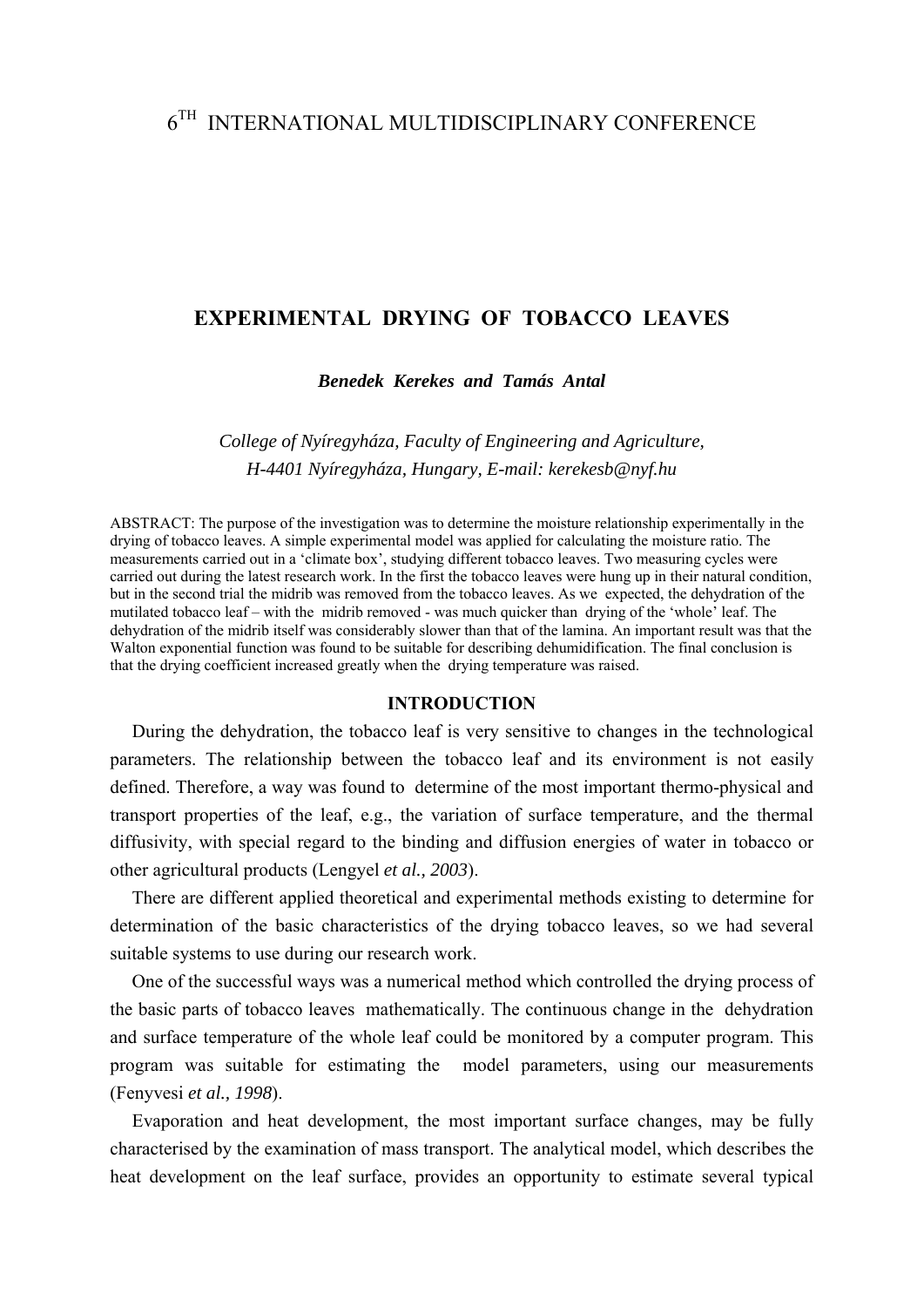parameters (α, λ, ρ, c). The model requires a method of measurement which involves a controlled environmental box whose parameters may be fixed.

The accuracy of the thermal material characteristics which we have determined with the numerical model may be improved by increasing the number of measurements. The conditions under which the measurements are taken should match those typically employed during actual tobacco curing technology. This was done for some measurements of the thermal properties of the tobacco leaves during experimental curing. Surface temperature changes were monitored with an infrared camera (Kerekes *et al., 1998*).

The series of the pictures showed differences in different parts of the leaf. It was concluded, that the temperature of the leaf surface was only homogeneous at the end of the drying. The temperature was lower at the midrib. Presumably, the properties of the material changed for the different components of the tobacco leaf.

#### **THEORY**

The purpose of the research work was to find mathematical models and experimentally determine their applicability to the moisture content of the dried tobacco lamina and midrib. The applied mathematical model for the rate of average moisture content of the lamina as a function of time is expressed as follows (Walton *et al., 1976*):

$$
\Theta(t) = \sum_{n=0}^{\infty} \frac{2}{(\lambda_n \cdot L)^2} \cdot e^{-D \cdot \lambda_n^2 \cdot t} \tag{1}
$$

where:  $\Theta$  = moisture ratio

 $L =$  half thickness of the lamina (m)

$$
(2 \cdot n + 1) \cdot \pi
$$

$$
\lambda_n = \frac{(2 \cdot n + 1) \cdot \pi}{2 \cdot L} \quad (m^{-1})
$$
  
n = 0, 1, 2, ....

 $D =$  diffusion coefficient based on the mass of water per unit mass of solid  $(m^2 s^{-1})$ 

$$
t = time(s)
$$

It is well known that the sorption isotherms change almost linearly with the following equation:

$$
\frac{dM}{dt} = -k(M - M_e)
$$
 (2)

where:  $M = \text{moisture content at time } t$ , dry basis, percent

$$
M_e
$$
 = equilibrium moisture content, percent

 $k =$  drying coefficient  $(h^{-1})$ 

 $t =$  time of drying (h)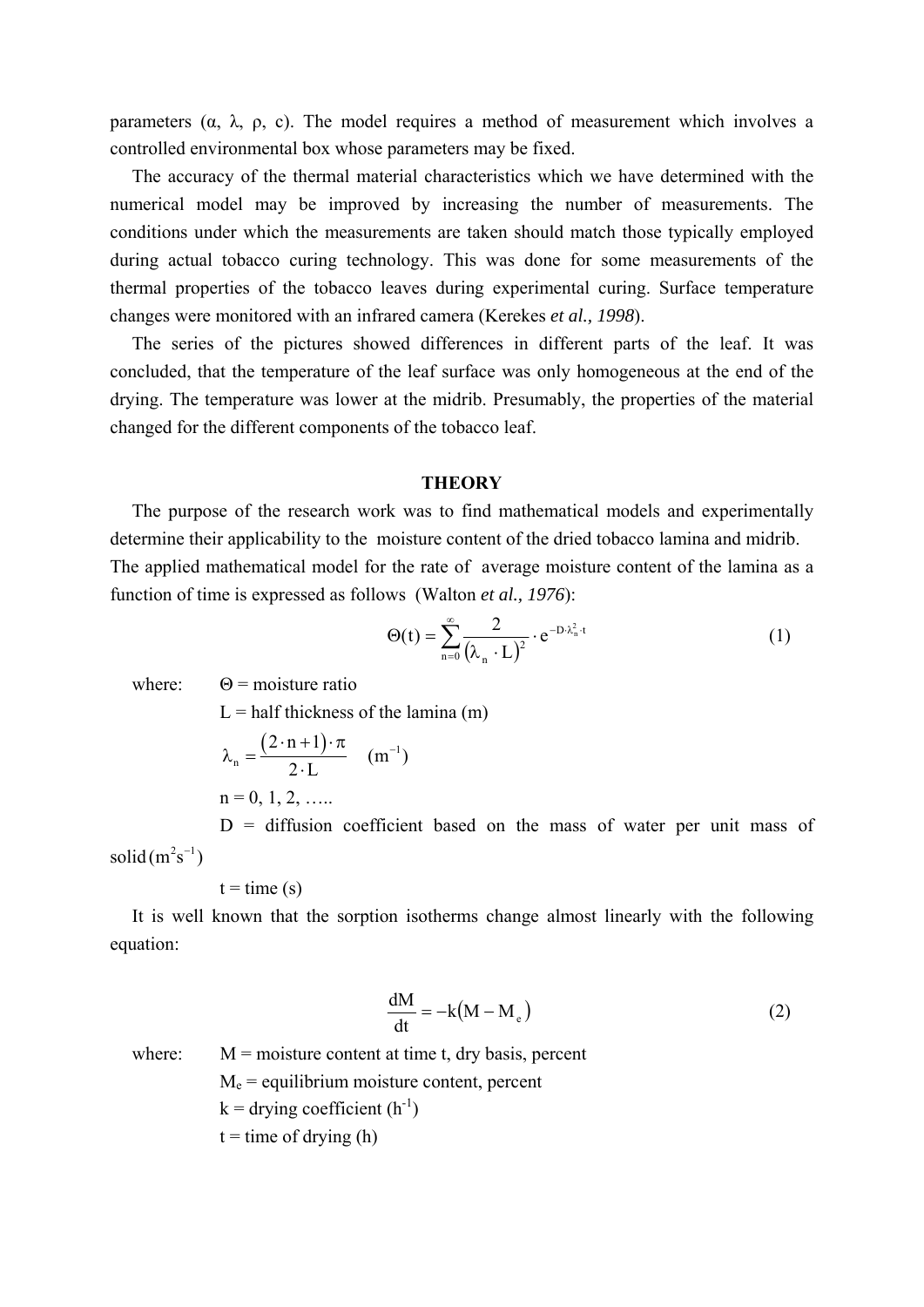The solution of the mentioned differential equation is:

$$
\frac{M - M_e}{M_0 - M_e} = e^{-kt}
$$
 (3)

where:  $M_0$  = initial moisture content, percent

The value of "k" can be determined by a regression approach on the basis of the moisture ratio. The moisture ratio can be calculated by using the results of the experimentation (4):

$$
\Theta = \frac{M - M_e}{M_0 - M_e} \tag{4}
$$

Several assumptions were made during the determination of the drying and mass diffusion coefficients:

- each component is a homogeneous material;

- the moisture content of the tobacco is a linear function of the leaf temperature and vapour concentration in the pore spaces;

- the diffusion coefficient is a constant for a given set of environmental conditions;

- the moisture in the pore space of the leaf is in the vapour phase.

A suitable method was developed to determine the diffusion coefficient – characteristic of material transport – using some well known mathematical expressions for the moisture content of the tobacco leaf. The most suitable formula was produced by adjusting the practical drying parameters and periodical measurement of the water content, considering the thickness of tobacco leaf.

# **EXPERIMENTATION**

The measurements were done in a climate box, studying different tobacco leaves. The test parameters were adjusted according to the suggested technological parameters of drying air. The examinations were completed after they had reached an equilibrium (constant) moisture content. The whole drying process was monitored to attain isothermal conditions (reading of the instruments every 4-8 hours).

Two measuring trials were conducted during the latest piece of research work. In the first the tobacco leaves were hung up in their natural condition, but in the second the midrib was removed from the tobacco leaf, so we could examine the pure lamina and midrib separately. At the end of the two cycles the tobacco leaves were exsiccated at  $105^{\circ}$ C. The measured mass was considered to be the dry mass of the tobacco. The specific dry masses were calculated from the rates of the masses. Figure 1 shows the experimental drying of the matured tobacco leaves.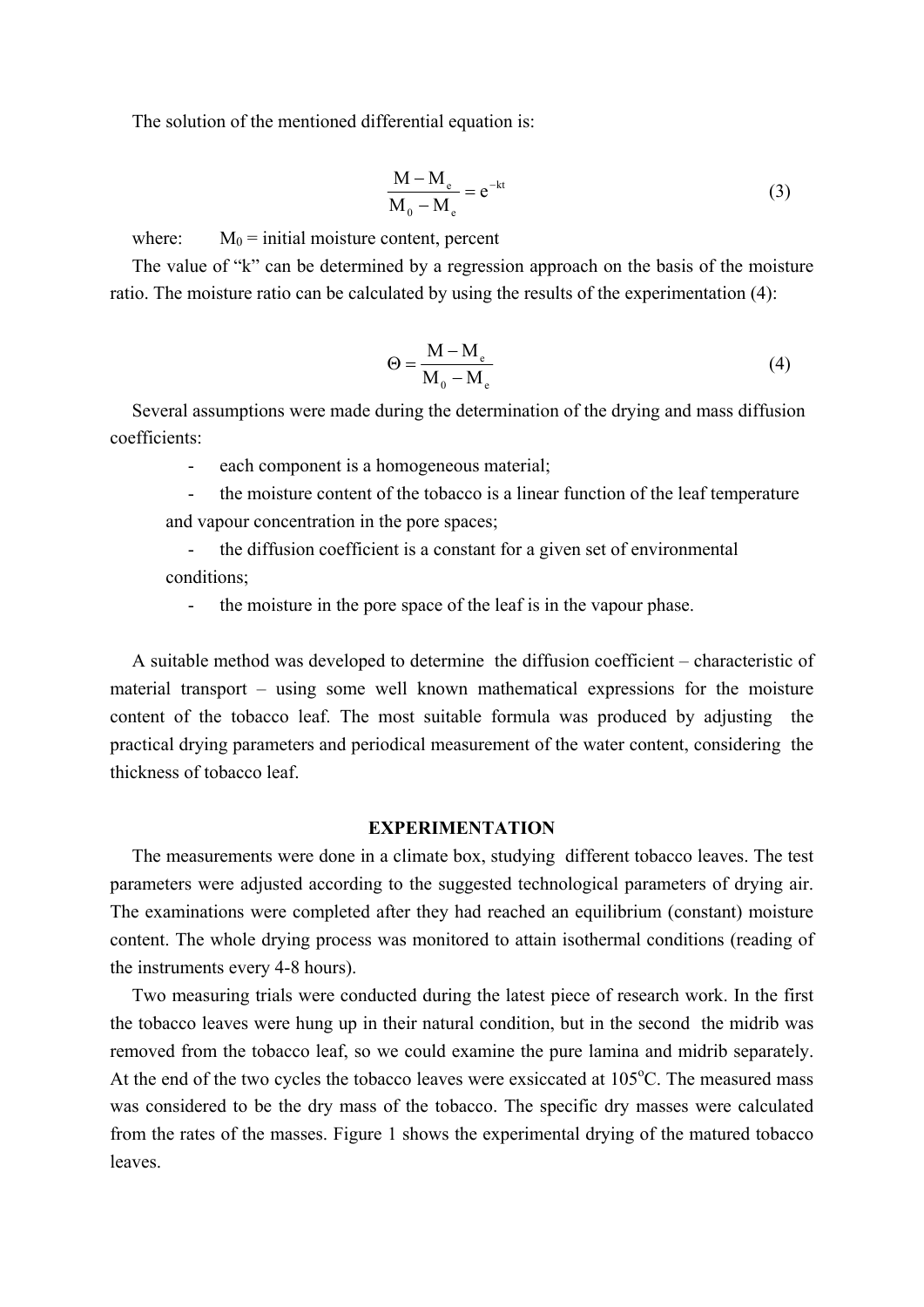

Figure 1 – The normal tobacco leaves in the dryer

| Drying period,<br>t(h) | Drying temperature,<br>$T(^0C)$ | <b>Relative humidity,</b><br>$\varphi$ (%) |
|------------------------|---------------------------------|--------------------------------------------|
|                        | 32                              | 90                                         |
| 30                     | 38                              | 85                                         |
| 44                     | 40                              | 80                                         |
| 55                     | 44                              | 78                                         |
| 80                     | 47                              | 70                                         |
| 84                     | 48                              | 65                                         |
| 105                    | 51                              | 54                                         |
| 113                    | 57                              | 36                                         |
| 142                    | 63                              | 25                                         |

Table 1. Conditions of the measurements



Figure 2 – Test parameters for the experimental drying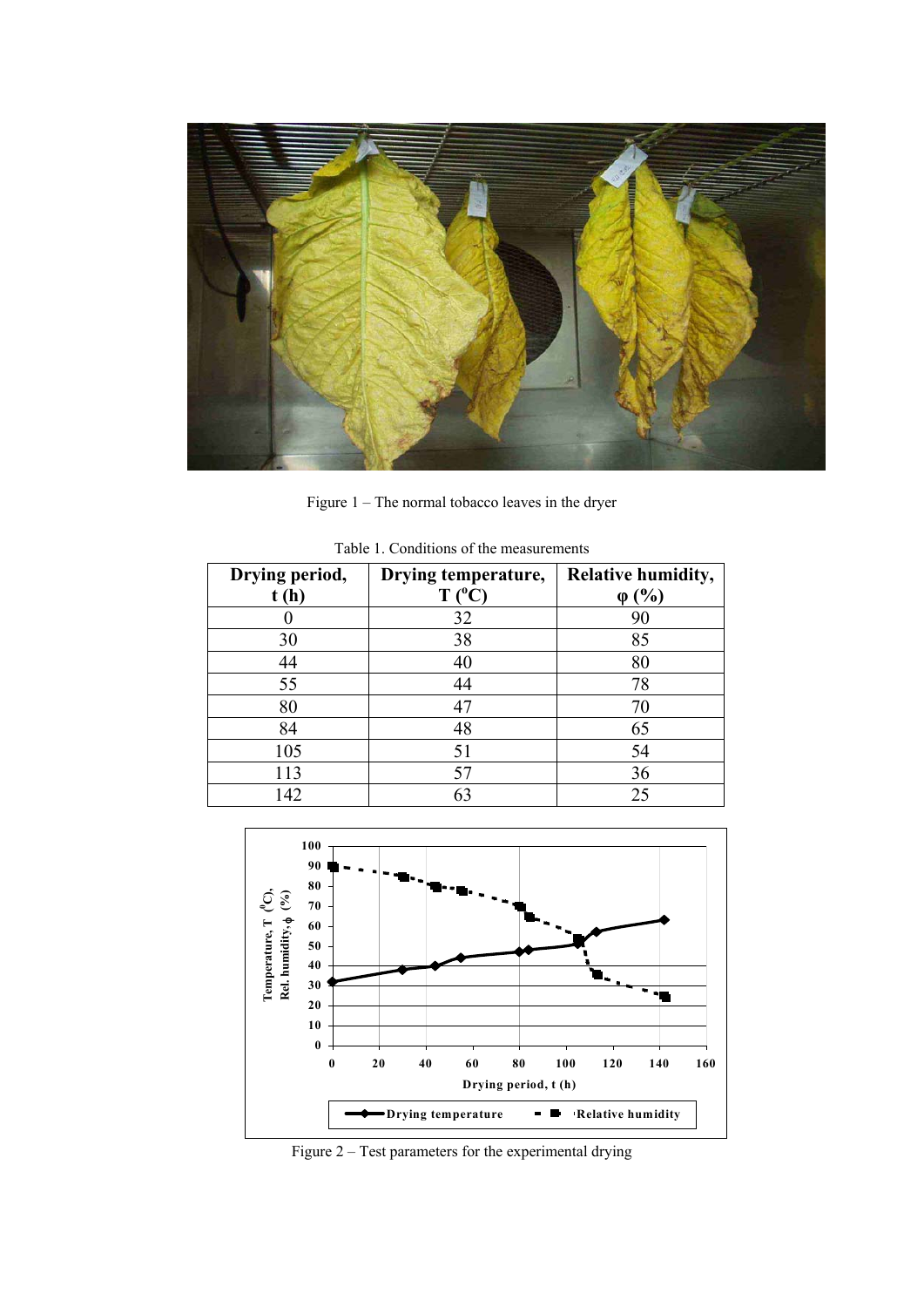### **RESULT AND DISCUSSION**

Table 2 contains the results of the experimental curing (drying), with special regard to the changes of the mass ( $\Delta m$ ) and the time (t), (m = mass at the end of a given drying period).

|               | Relative mass change, $(\Delta m/m)$ x 100, % |        |        |
|---------------|-----------------------------------------------|--------|--------|
| Time,<br>t(h) | Normal (whole)<br>tobacco leaf                | lamina | midrib |
| 30            | 35                                            | 57     | 74     |
| 44            | 42                                            | 64     | 81     |
| 55            | 48                                            | 69     | 86     |
| 80            | 60                                            | 70     | 88     |
| 84            | 63                                            | 71     | 89     |
| 105           | 70                                            | 73     | 89     |
| 113           | 74                                            | 74     | 90     |
| 142           | 83                                            | 75     | 92     |

Table 2. The average mass change during dehydration



Figure 3 – The relative mass change of different tobacco samples

After drying different tobacco leaves we determined the equilibrium moisture content  $(M_e)$ to calculate the moisture ratio  $(\Theta)$ . In this way we could estimate the drying coefficients (k), according to Table 3. The reliability of the experimental data – originating from the tests which were repeated four times – was over 90 %. The error in the experimental data was about 8 %.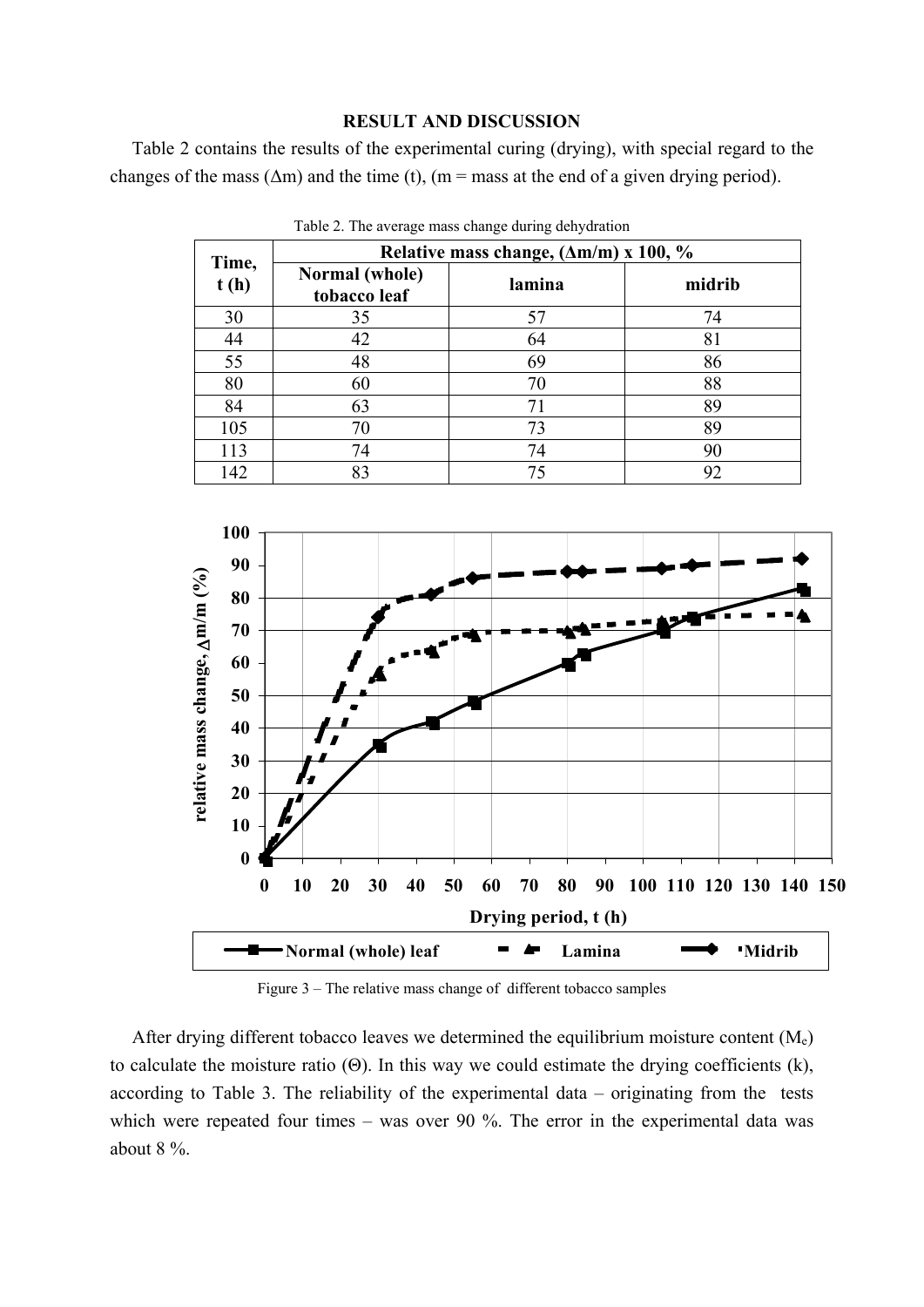| <b>Drying</b>       | Drying coefficient, $k(h^{-1})$ |        |        |
|---------------------|---------------------------------|--------|--------|
| temperature $(^0C)$ | normal (whole)<br>leaf          | Lamina | midrib |
| 38                  | 0,0490                          | 0,0454 | 0,0394 |
| 40                  | 0,0673                          | 0,0628 | 0,0651 |
| 44                  | 0,1286                          | 0,1547 | 0,1030 |
| 47                  | 0,1338                          | 0,1666 | 0,1057 |
| 48                  | 0,5602                          | 0,7589 | 0,3953 |
| 51                  | 0,7750                          | 0,8334 | 0,4208 |
| 57                  | 1,6770                          | 1,7650 | 0,5521 |
| 63                  | 1,8709                          | 2,2650 | 0,9434 |

Table 3. Calculated values of the drying coefficient



Figure 4 – Change of the drying coefficients

To determine of the mass diffusion coefficients, we applied the previously mentioned Walton formula. On the basis of the change of mass we calculated the moisture content against the temperature and relative humidity for the lamina part of the leaves.

Applying the formula the diffusion coefficients (D) were estimated progressively as a function of time, temperature and relative humidity. We attempted to fit the equation to the moisture content data by minimizing the sum of squares of the differences between the observed and predicted values of the moisture ratio (Θ), through an iterative process. The computer parameter was the mass diffusion coefficient which gave the best fit of the equation to the experimental data. The estimated mass diffusion coefficients are shown in Table 4. At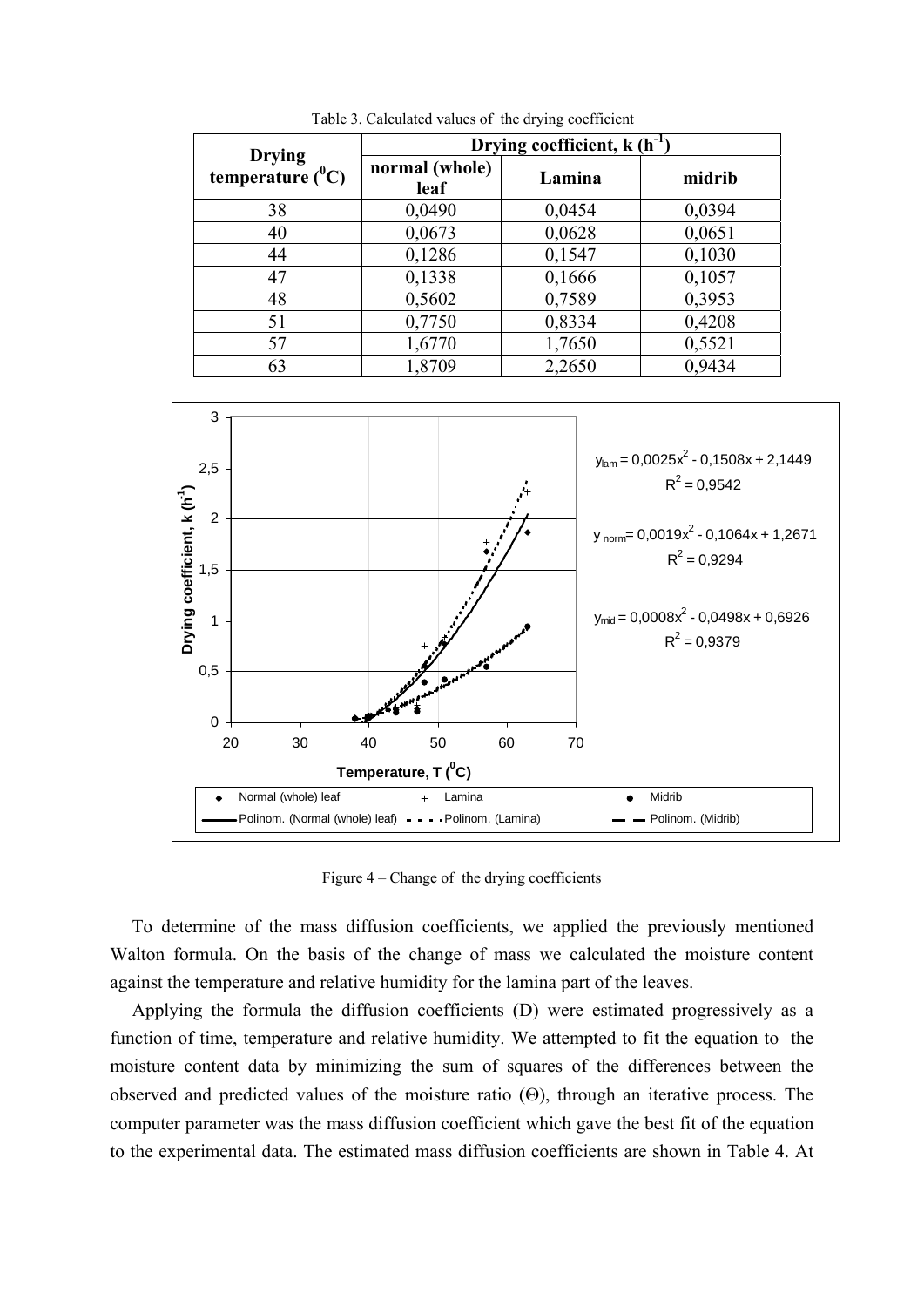these times we examined the same samples, not new ones. So the tobacco was gradually dried throughout the process.

| (h) | T<br>$(^{0}C)$ | φ<br>$(\%)$ | $D(m^2s^{-1})x10^8$<br>(lamina, sorption) |
|-----|----------------|-------------|-------------------------------------------|
| 30  | 38             | 85          | 12,695                                    |
| 44  | 40             | 80          | 15,163                                    |
| 55  | 44             | 78          | 20,106                                    |
| 80  | 47             | 70          | 30,503                                    |
| 84  | 48             | 65          | 35,729                                    |
| 105 | 51             | 54          | 48,096                                    |
| 113 | 57             | 36          | 119,250                                   |
| 142 | 63             | 25          | 221,419                                   |

Table 4. Average mass diffusion coefficients (D) as a function of time (t), temperature (T) and relative humidity (φ)

#### **CONCLUSIONS**

The main conclusion was that the initial relative humidity of the drying cycle was of decisive importance for the whole curing process.

The best drying process occurred when the relative humidity was about 80% in the climatic chamber when over-ripened (yellowed) tobacco leaves were used.

As expected the dehydration of the mutilated tobacco leaf – without the midrib – was much quicker than that of the whole leaf. The dehydration of the midrib differed considerably from the behaviour of the lamina or the complete leaf.

The results confirmed that the applied model was sufficiently accurate in describing the experimental moisture curves. The model describes the nature of the moisture transfer process of the lamina well. The range of the calculated mass diffusion coefficients corresponds to the data described previously in different tobacco reports. The mass diffusion coefficients of the lamina and midrib are analogous to the vapour diffusion coefficient of packed flue-cured leaves as determined by Stinson *et al*., 1974.

The moisture content change of the midrib as a function of time is different from the moisture content change of the lamina, so it is necessary to apply a modified mathematical model to describe the nature of the midrib.

An important result is that a suitable mathematical model for the drying coefficient is a simple exponential equation which includes the drying coefficient but does not characterise the change in diffusion (Walton *el al.,* 1976).

We finally conclude that the drying coefficient increased substantially by raising the drying temperature.